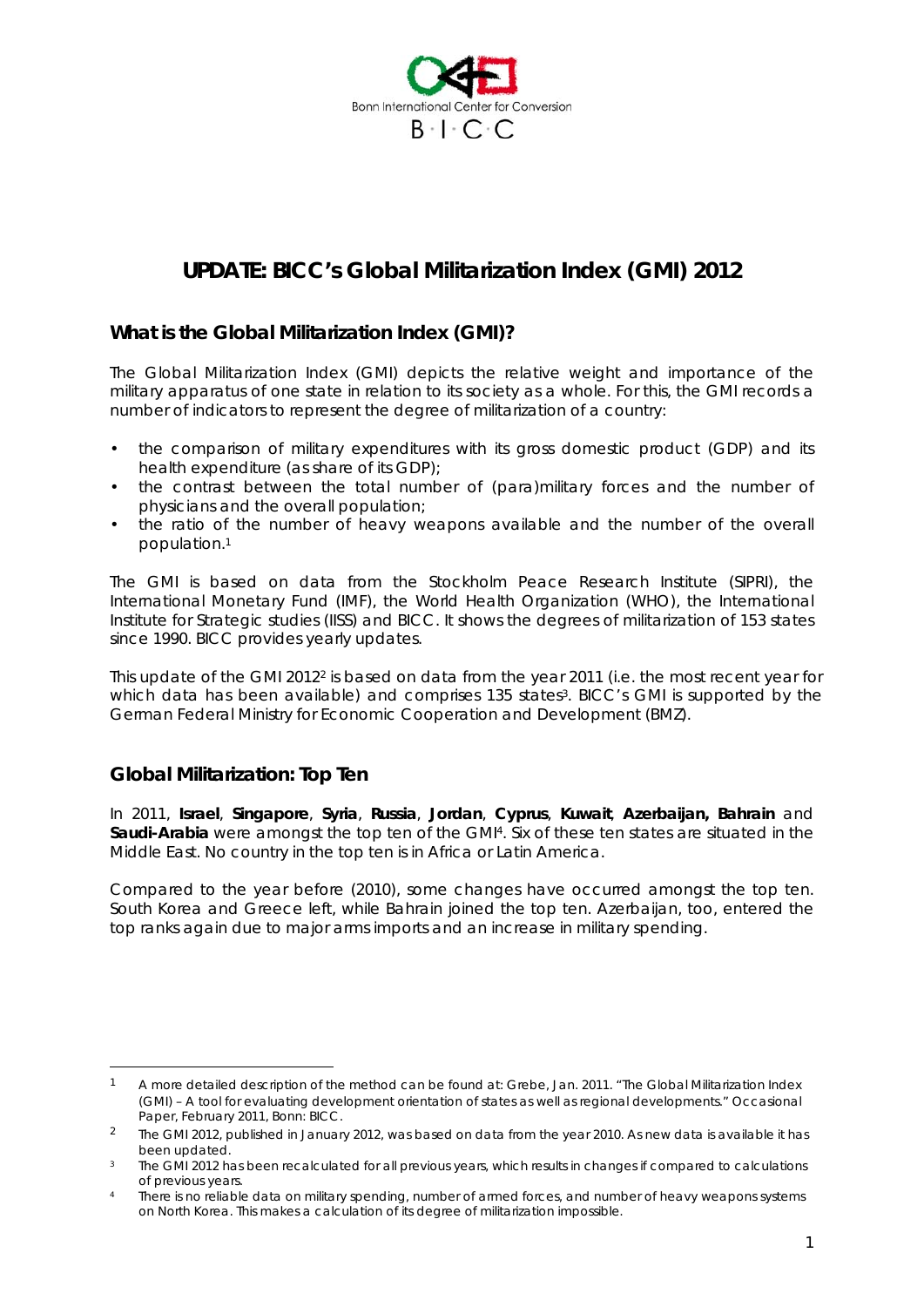

## Global Militarization Index 2012 update





The GMI determines the level of militarization by means of a scale from 0 to 1,000.

# **Regional Militarization**

## **Middle East**

Six of the top ten countries in the GMI can be found in the Middle East: **Israel** (position 1), **Syria** (position 3), **Jordan** (position 5), **Kuwait** (position 8), **Bahrain** (position 9) and **Saudi Arabia** (position 10). Amongst the first twenty states of the GMI, **Oman** (position 11), the **United Arab Emirates** (position 14) and the **Lebanon** (position 17) complement the countries of that region. Proof of the overall high level of militarization in that conflict-prone region in general—**Iran**, for instance is at position 34—is the fact that all countries in the Middle East are amongst the 40 highest positions in the GMI.<sup>5</sup> Against the background of political uprisings, the continuing unrest and political conflicts in some states, the inherent danger of high degrees of militarization is a continued destabilization of the region. High levels of militarization can contribute to turning already existing internal and external conflicts into violence. Extensive arms procurements increase the flow of weapons in the region and fuel the level of militarization.

#### **Europe and the United States**

Looking at NATO and Russia as well as the rest of Europe, the trend of past years continues. Compared to the **United States** (position 30), **Russia** (position 4) continues to show a higher level of militarization in 2011 even though the absolute military budget of the United States is markedly higher and**, with US \$689 billion, is still number one in the world**. The high militarization level of **Cyprus** (position 6) and the greatly indebted **Greece** (position 14) stands out while the degree of militarization of its direct neighbor **Turkey** (position 24) is constantly lower. **Germany** is in position 86 in year 2011—possibly a first effect of the austerity measures taken by the government that intends to cut the budget of the *Bundeswehr* by up to euro 8.3 billion by 2015. The reduction of defense procurement and budgetary constraints in all of

 $\overline{a}$ 

<sup>5</sup> Exception: **Qatar** (position 43)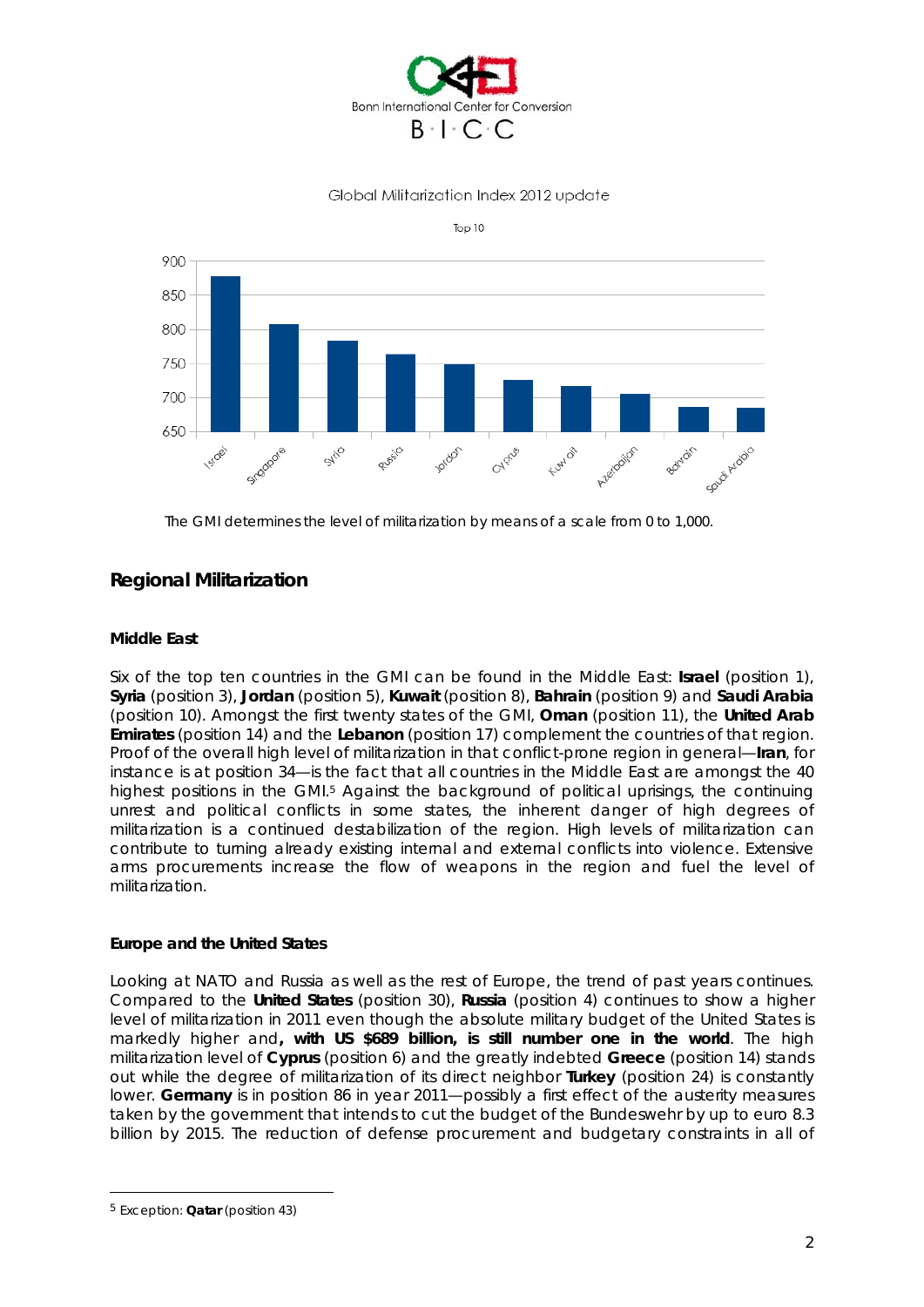

Western Europe will have a likely impact on militarization in the future, yet it is still too early to speak of a general downward trend.

In Eastern Europe, apart from **Russia** (position 4) and **Azerbaijan** (position 8), **Belarus** (position 16) continues to show a high degree of militarization. The worrying arms race between the two Caucasian neighbors caused **Azerbaijan** to rise up into the top ten militarized countries and **Armenia** to arrive at position 23. In view of this increase in military capacities on both sides, a heated diplomatic rhetoric, and the danger of the long-lasting and violent conflict over the Nagorno-Karabakh flaring up again it is time to reinforce prevention measures and to push for disarmament talks.

#### **Sub-Saharan Africa**

Sub-Saharan Africa generally shows low degrees of militarization. Exceptions are **Angola** (position 30), **Mauretania** (position 39) and **Djibouti** (position 42). Since 2007, no data has been available for Eritrea. One can assume, however, that the country still is highly militarized.

Despite numerous armed conflicts and unrest in many countries of the region, 32 countries show low degrees of militarization, for example the **Central African Republic** (position 93), **Mali** (position 110) and **Nigeria** (position 117). The *Failed State Index6* evaluates the highly volatile situation in the Central African Republic and in Nigeria as critical. Mali, in particular, is an example for the fact that an insufficiently equipped security apparatus can often not guarantee security within and outside of the country. The state security apparatus can neither rein in the activities of the rebel group of the Tuareg nor restore public order and internal security in those areas where the rebel group operates—let alone to prevent the spread of global terrorism.

These circumstances point to the paradox that some state security apparatuses are incapable of preventing violence and conflicts precisely because the country concerned shows a low degree of militarization.

#### **Asia and Oceania**

One of the countries with the highest levels of militarization in 2011 can, again, be found in Southeast Asia and East Asia: **Singapore** (position 2). **South Korea** (position 18) has a markedly lower degree of militarization as in the past years due to changes in its military reserve. Due to the lack of reliable data no position could be determined for **North Korea**; however, one can safely assume that it shows the highest degree of militarization of all countries in the world.

All in all, the region shows great variations in the degree of militarization: **China** (position 82) and **India** (position 71) are characterized by an average degree of militarization. **Australia** (position 75) has been showing a moderate degree of militarization for years. **Japan's** degree of militarization (position 112), however, is comparatively low due to the fact that its constitution decrees that its military spending must be limited to one percent of its Gross Domestic Product. Nevertheless, Japan has modern and well-equipped armed forces.

In absolute terms, **China's** military expenditures amount to US \$129 billion—and have been increasing for years. Presently, they are the second highest in the world after the United States. The reaction of many countries in the region to Beijing's armament efforts may have an effect on the degree of militarization in some countries. It remains to be seen how militarization in the region will develop against the backdrop of numerous unsolved territorial

 $\overline{a}$ 

<sup>6</sup> http://www.fundforpeace.org/global/?q=fs